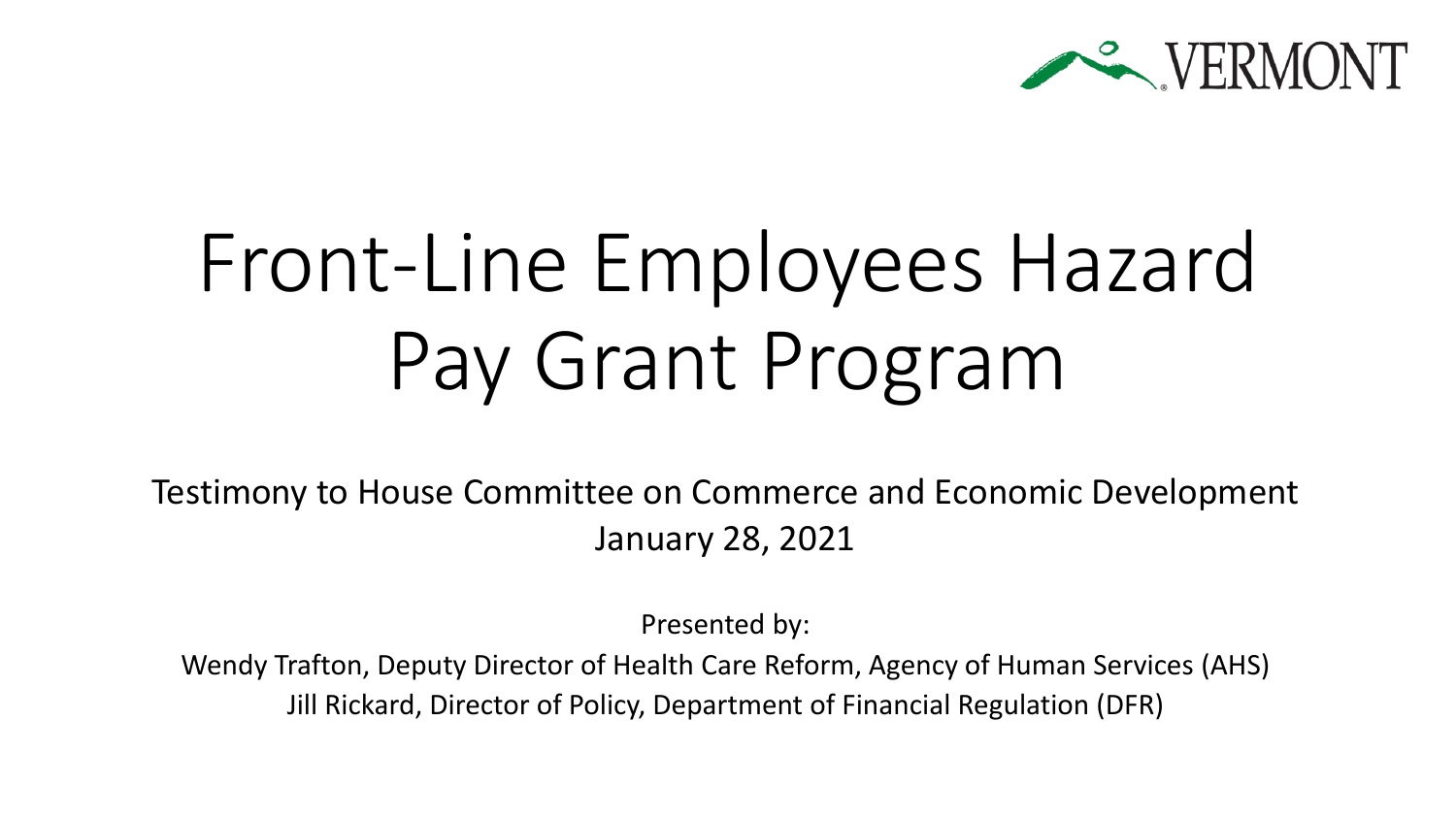### Program Overview

- Authorized by Act 136 of 2020 and amended by Acts 154 and 168 of 2020
	- Total appropriation of \$60.6 million administered by AHS and DFR
	- Provided grant funding to certain employers whose employees were substantially dedicated to mitigating or responding to the COVID-19 public health emergency or were providing essential services to Vermonters between March 13, 2020 and May 15, 2020
- Round 1 (8/4 9/29) was limited to certain public safety, public health, health care, and human services employers
- Round 2 (10/28 11/18) was expanded to a broader group of employer types who provided essential services plus former employees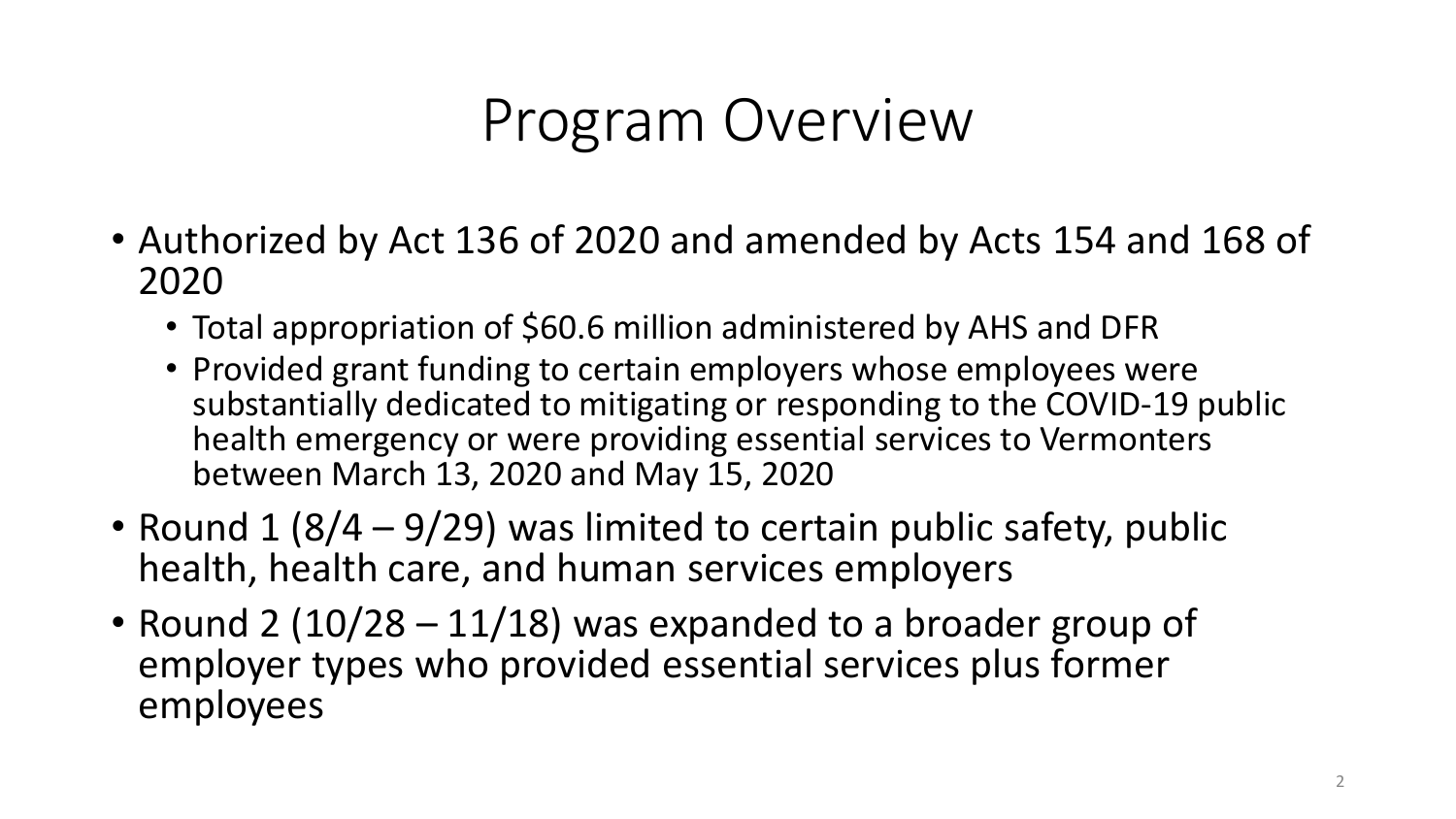# Eligibility and Payment Amount

- Only employers were eligible to apply and disburse funding to their current employees and identify their former employees for payment by the State of Vermont
- 26 categories of "covered employer"
	- Excluded federal, State, and municipal employers, designated agencies, and specialized services agencies
	- ARIS Solutions on behalf of employers of independent direct support providers
- Employers certified employee eligibility, including that they:
	- Worked at least 68 hours during the eligible period (March 13-May 15, 2020)
	- Performed a job that had an **elevated risk of exposure to COVID-19**
	- Were unable to work remotely
	- Earned a base wage of \$25 or less per hour
		- Exceptions for certain health care employees
	- Did not receive unemployment insurance benefits for *more than one week* during the eligible period.
- Payment amount based on the number of hours worked during the eligible period:
	- \$2,000 if at least 216 hours
	- \$1,200 if between 68 and 216 hours **or** if worked at least 68 hours and received unemployment insurance benefits for one week or less during the eligible period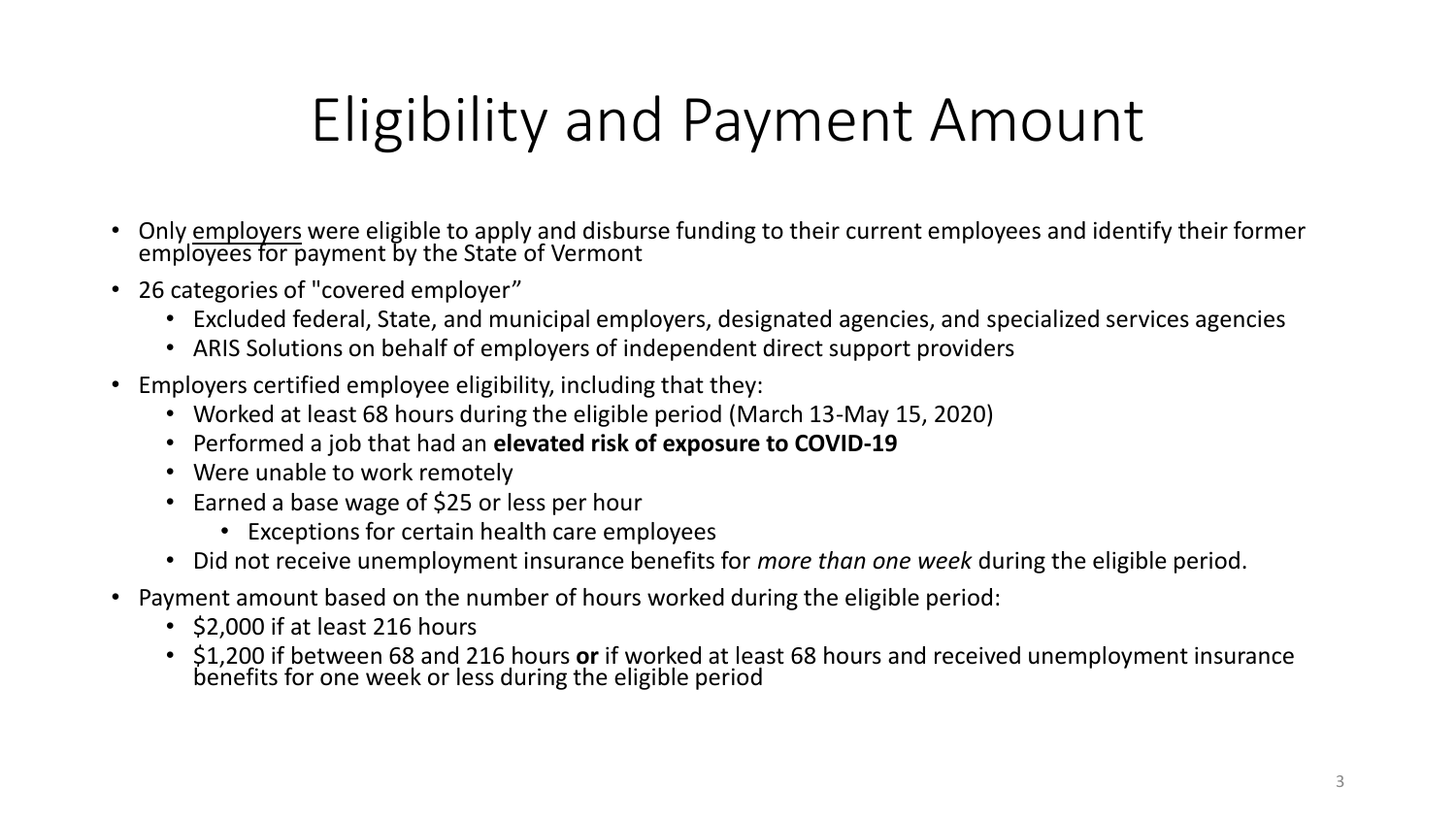## Utilization and Spending

- 1,815 applications were submitted
	- 1,192 were awarded grants (367 in Round 1 and 825 in Round 2)
	- 85 applied for former employees only and were approved (e.g. no current employees or received a grant in Round 1)
	- 538 were denied
- 2/3 of eligible former employees received payments
	- 4,873 were identified by employers
	- 3,240\* former employees submitted complete applications
- Total spending =  $$57,529,013*$ 
	- \$54,722,800 to employers on behalf of current employees
	- \$5,282,800\* to former employees
	- \$335,413\* in administrative costs
	- (\$2,812,000)\* in returned unused grant funds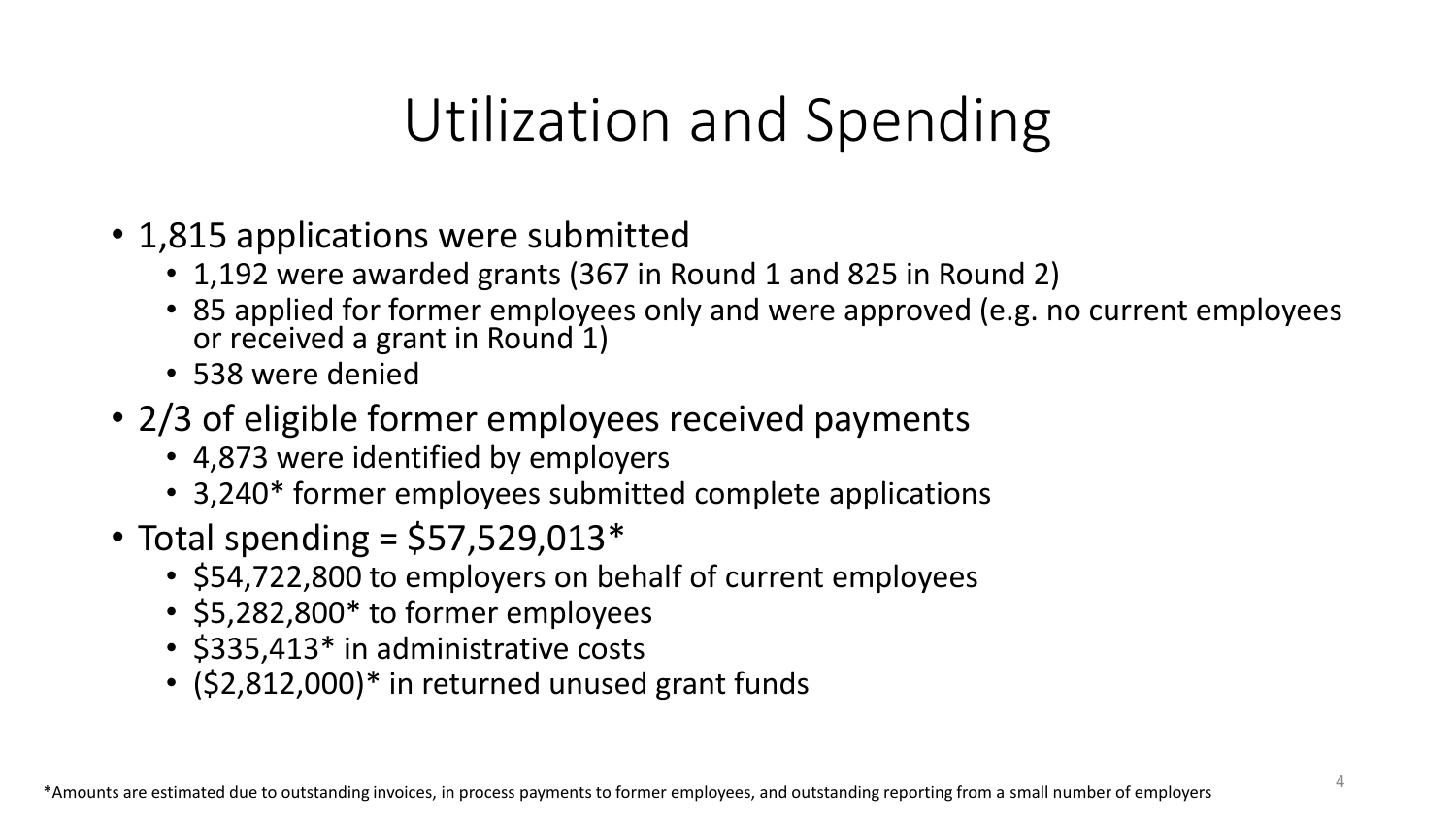#### Awarded Applicants by Self-Reported Covered Employer Type

| <b>Self-Reported Covered Employer Type</b>                                                                                                                                                                                                                                            | # of Awardees           | <b>Award Amount</b><br>(Payments for Current Employees) |
|---------------------------------------------------------------------------------------------------------------------------------------------------------------------------------------------------------------------------------------------------------------------------------------|-------------------------|---------------------------------------------------------|
| A child care facility as defined in 33 V.S.A 3511 that provided child care services to essential service providers pursuant to Directive 2 of Executive Order 01-20                                                                                                                   | 73                      | \$754,000                                               |
| A cleaning or janitorial service that provided cleaning or janitorial services to an eligible covered employer during the eligible period in locations that are open to the general public<br>or regularly used by residents or patients of that covered employer                     | 18                      | \$557,200                                               |
| A dentist's office or a dental facility                                                                                                                                                                                                                                               | 15                      | \$128,400                                               |
| A federally qualified health center, rural health clinic, or clinic for the uninsured                                                                                                                                                                                                 | 14                      | \$1,137,200                                             |
| A food service provider that prepared and provided meals for residents or patients of an eligible covered employer during the eligible period                                                                                                                                         |                         | \$292,000                                               |
| A funeral establishment or crematory establishment as defined in 26 V.S.A. _ 1211                                                                                                                                                                                                     | 19                      | \$134,000                                               |
| A grocery store                                                                                                                                                                                                                                                                       | 183                     | \$12,425,600                                            |
| A health care facility as defined in 18 V.S.A. 9432 or a physician's office                                                                                                                                                                                                           | 136                     | \$10,160,800                                            |
| A home health agency as defined in 33 V.S.A. 6302                                                                                                                                                                                                                                     | 14                      | \$1,716,800                                             |
| A homeless shelter, including a lodging establishment as defined in 18 V.S.A _ 4301, that, during the eligible period, provided temporary housing to homeless individuals pursuant to<br>an agreement with the Department for Children and Families                                   | 38                      | \$543,200                                               |
| An agency licensed pursuant to 26 V.S.A _ 3172 that provides security services, as defined in 26 V.S.A. _ 3151, to another covered employer                                                                                                                                           | $\overline{3}$          | \$58,800                                                |
| An ambulance service or first responder service as defined in 24 V.S.A. 2651                                                                                                                                                                                                          | 39                      | \$830,400                                               |
| An assisted living residence as defined in 33 V.S.A. 7102                                                                                                                                                                                                                             | 22                      | \$1,752,000                                             |
| An operator of a privately owned water pollution abatement and control facility                                                                                                                                                                                                       | $\overline{\mathbf{3}}$ | \$16,000                                                |
| A nursing home as defined in 33 V.S.A. 7102                                                                                                                                                                                                                                           | 41                      | \$6,214,000                                             |
| A pharmacy                                                                                                                                                                                                                                                                            | 24                      | \$5,661,200                                             |
| A program licensed by the Department for Children and Families as a residential treatment program                                                                                                                                                                                     | 11                      | \$642,800                                               |
| A provider of necessities and services to vulnerable or disadvantaged populations                                                                                                                                                                                                     | 115                     | \$4,754,800                                             |
| A residential care home as defined in 33 V.S.A. 7102                                                                                                                                                                                                                                  | 65                      | \$3,048,000                                             |
| A retailer identified as essential in Sec. 6, paragraphs f and h of Addendum 6 to Executive Order 01-20 (hardware stores and retail serving basic human needs such as grocery stores,<br>pharmacies, and other retail that sells food, beverage, animal feed and essential supplies). | 312                     | \$13,300,000                                            |
| A therapeutic community residence as defined in 33 V.S.A. 7102                                                                                                                                                                                                                        | 12                      | \$331,600                                               |
| A trash collection, waste management, or septic service                                                                                                                                                                                                                               | 55                      | \$1,237,200                                             |
| A traveling nurse agency or other business whose employees provide temporary or contract nursing services to or on behalf of an eligible covered employer during the eligible period                                                                                                  |                         | \$222,000                                               |
| A vocational rehabilitation service provider                                                                                                                                                                                                                                          | $\mathbf{1}$            | \$8,000                                                 |
| A wholesale distributor making deliveries to a grocery store, pharmacy or eligible essential retailer                                                                                                                                                                                 | 85                      | \$2,692,800                                             |
| Fiscal agent for the employers of the independent direct support providers                                                                                                                                                                                                            |                         | \$4,426,000                                             |
| Therapy Provider contracted by a home health agency (as defined in 33 V.S.A. _ 6302) or a nursing home (as defined in 33 V.S.A. _ 7102) during the eligible period                                                                                                                    | Δ                       | 145,600                                                 |

\*\*Applicants may select more than one Covered Employer type. For those applicants that selected more than one Covered Employer type, their data is included in multiple categories.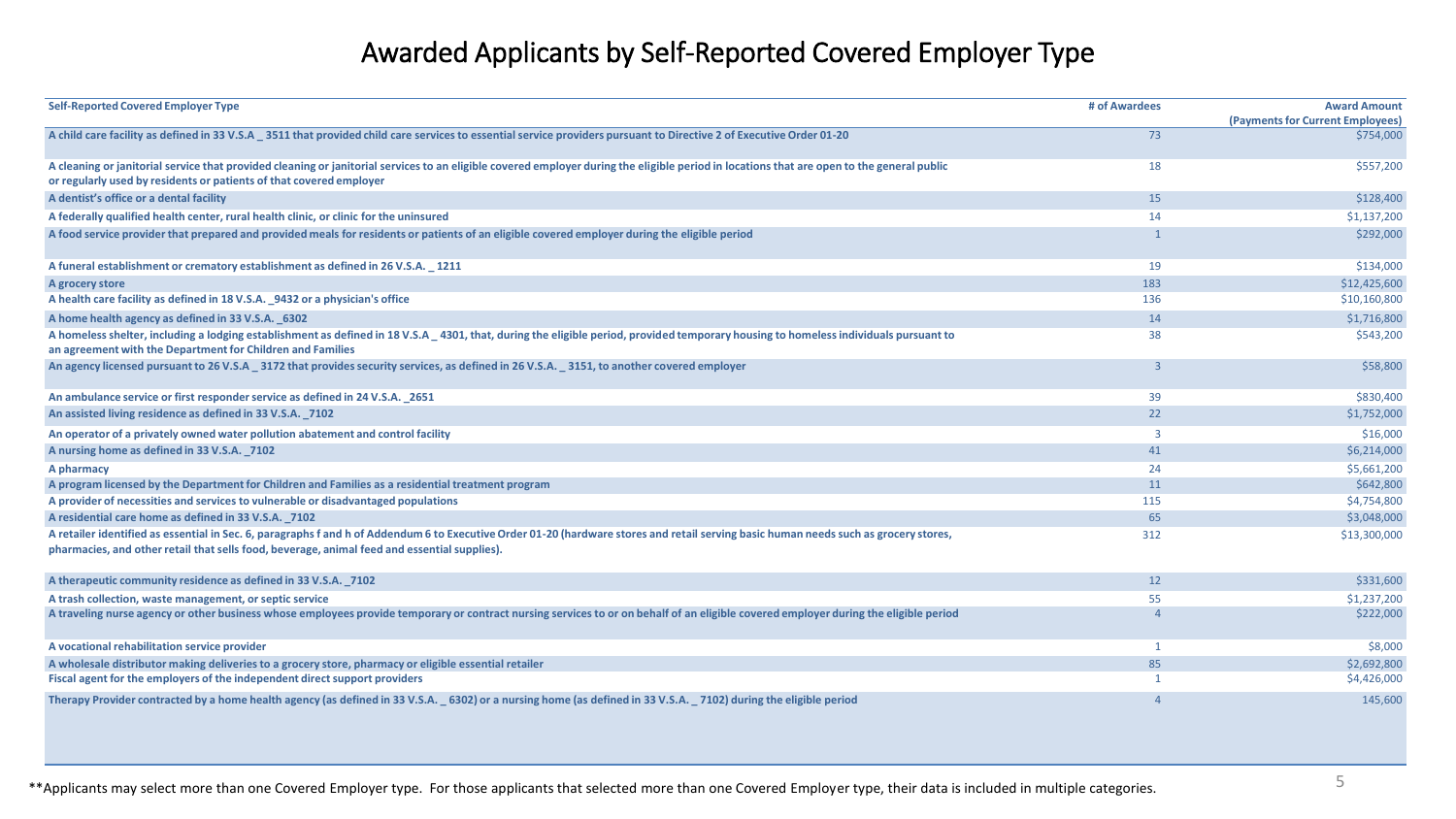### Outreach and Marketing

- Marketing the program:
	- Program website
	- Communication with trade organizations and licensed employer lists
	- Press conferences
	- Social media
	- Direct outreach to large retail employers
- Communication with employers and employees
	- Dedicated email addresses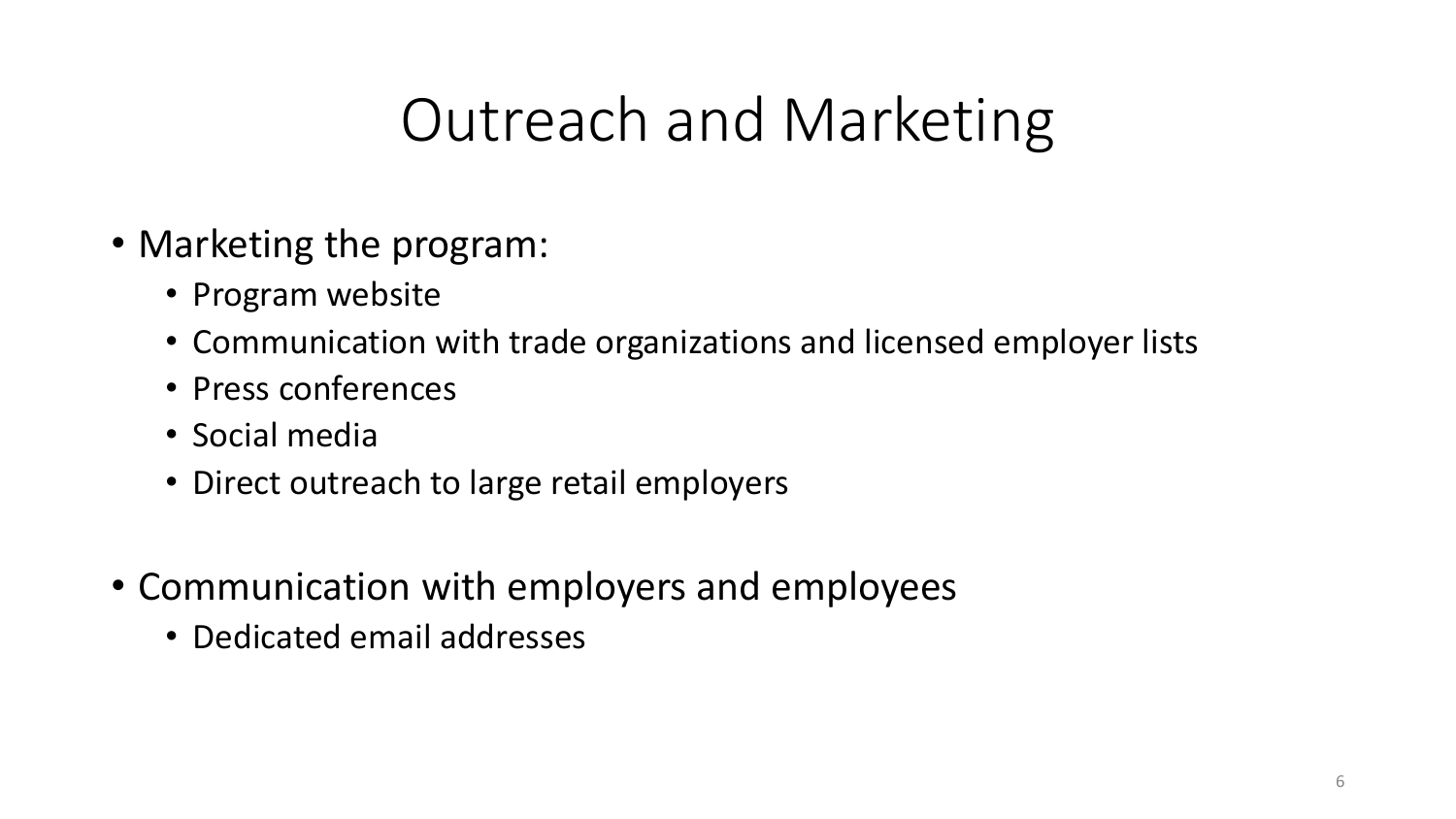# Application Process and Program Performance

#### • Process

- Applications were submitted by employers through the Vermont Economic Recovery Grants portal
- Review procedures ensured applications were reviewed in a fair, appropriate, and consistent manner on a first-come, first-served basis
- Employer certifications, grant award letters, notices, and spending reports were transmitted through the online portal
- DFR mailed and/or emailed applications to each identified former employee and processed all returned applications
- Performance
	- 73% of approved applicants indicated the application was easy or very easy to use
	- 90% of payments were issued within 10 business days
	- Over 99.8% of payments to employers were accurate